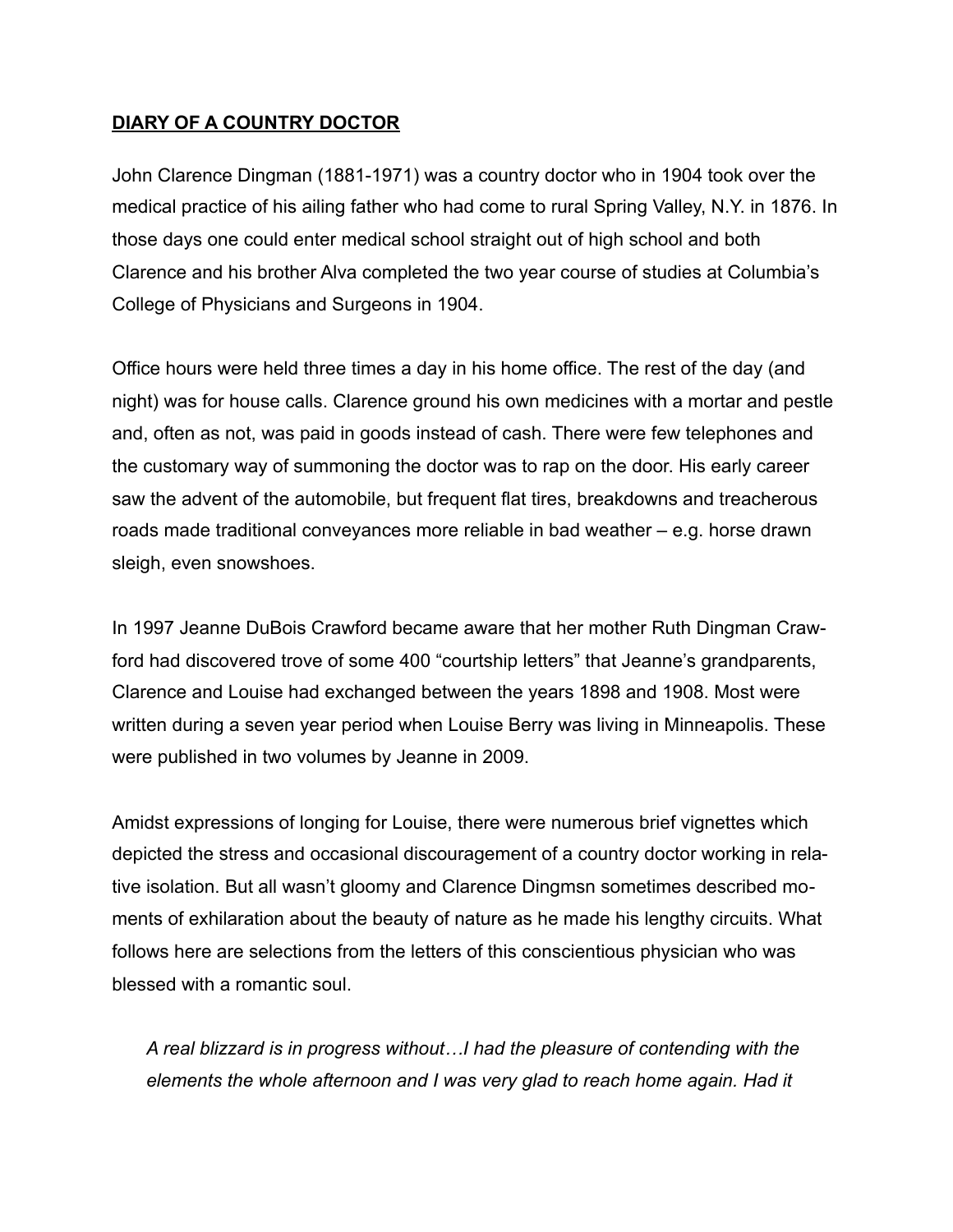*not been for the storm I would now be on the road for Pearl River where a pneumonia patient is awaiting. But the storm is too severe and as they have plenty of medicine and advice already, I will wait until tomorrow. (January 4, 1905)* 

*I have been called out the last three nights and have been in bed just six hours during the last two nights. Night before last about midnight, I was called to see a man in Monsey who was taken suddenly ill with great pain. Well, I did all that I could do for him and then took him up to the Suffern Hospital where we operated upon him. When I reached home at about eight o'clock the next morning, I was pretty nearly done for – not from loss of sleep but from the nervous strain and responsibility. (October 16, 1905)* 

*It seems to me that the life to live is one in a country…unhampered by the demands and restrictions of our crowded civilization. It emphasizes all the more forcibly that the farther one gets away from nature, the harder it is to live a true life. I am all the more thankful that my lot is cast in the country, and among a comparatively simple people. (September 20, 1907)* 

*I have had some very sick people this week. Sometimes, I feel as if the responsibility would be too much for me and I have to tell myself not to care about results but to go ahead and do the best I can. One man…died here Friday night. He was only thirty-seven and had such a promising future it seemed hard not to be able to do anything for him. (November 25, 1907)* 

*I might be able to do some good this afternoon for there is a little two year old* boy waiting for me to take off his plaster jacket and put on a new one. And then *there is an old man who has been sick a few days and yesterday I found him*  fully convinced that he was going to die and consequently was much worse. It *took me some time to convince him that he was going to get better and in order to do so he must believe that he was. (January 8, 1908)*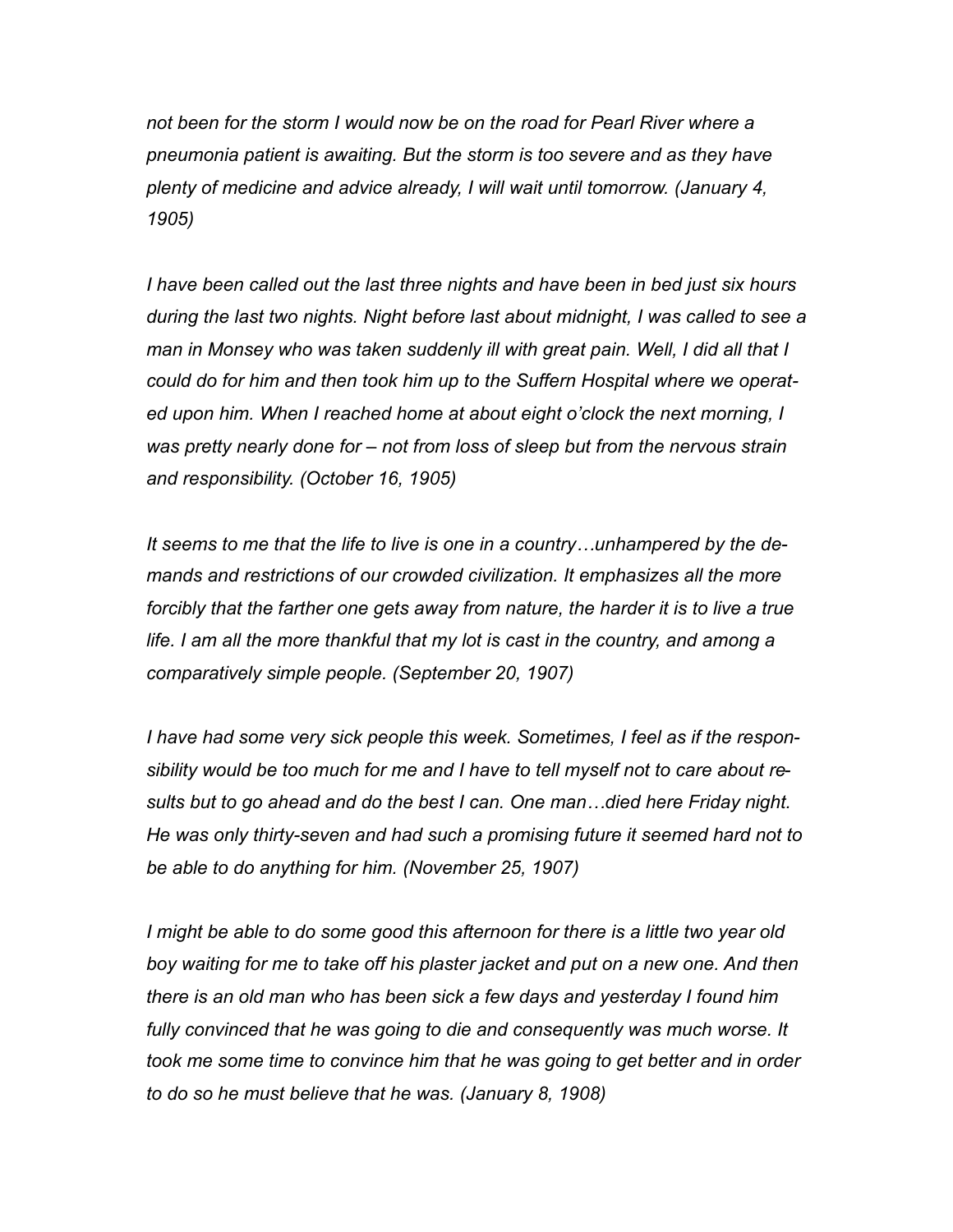*Most of my work is out in the country and that means long drives over rough roads. Yesterday I sat in a wagon all day long until ten last night – probably thirty-five miles in all. It was fearfully muddy and I was a sight. Until today when it has snowed and rained the weather has been splendid for some time….This is indeed God's country…it was beautiful. Snow clad hills in every direction. …The world is so beautiful and it is so wonderful to live and the possibilities are so great…((March 7, 1908)* 

*I had a bad day yesterday. Everything seemed to go wrong. Had some very sick people and everything seemed to go to delay me until I became nervous and irritable which only made matters worse….I had a long twenty mile trip to make and couldn't seem to get away from the village. Had sent for a nurse for a sick patient and she didn't show up and I was afraid to leave the patient until she did. Well at last she did and I finally started…Once out of the country in sight of the dear old hills I felt better at once and quite enjoyed the long drive home behind the team. (March 9, 1908)* 

*I am dog tired….I have had only six hours sleep since Monday morning and since then have driven over eighty miles of muddy roads and have made over forty sick calls, not counting office patients, you might imagine how tired I am tonight. ( March 12, 1908)* 

 *I have had a very, very busy week and am pretty well played out. Mud! Mud! Mud! Nothing but mud — and such mud! The wagon wheels sink in up to the hubs and the poor ponies have a hard time of it. I come in every time almost covered with it and we have even had chocolate pudding for dessert twice this week! (March 16, 1908)* 

After a visit to a twenty year old "young Jew" dying of tuberculosis: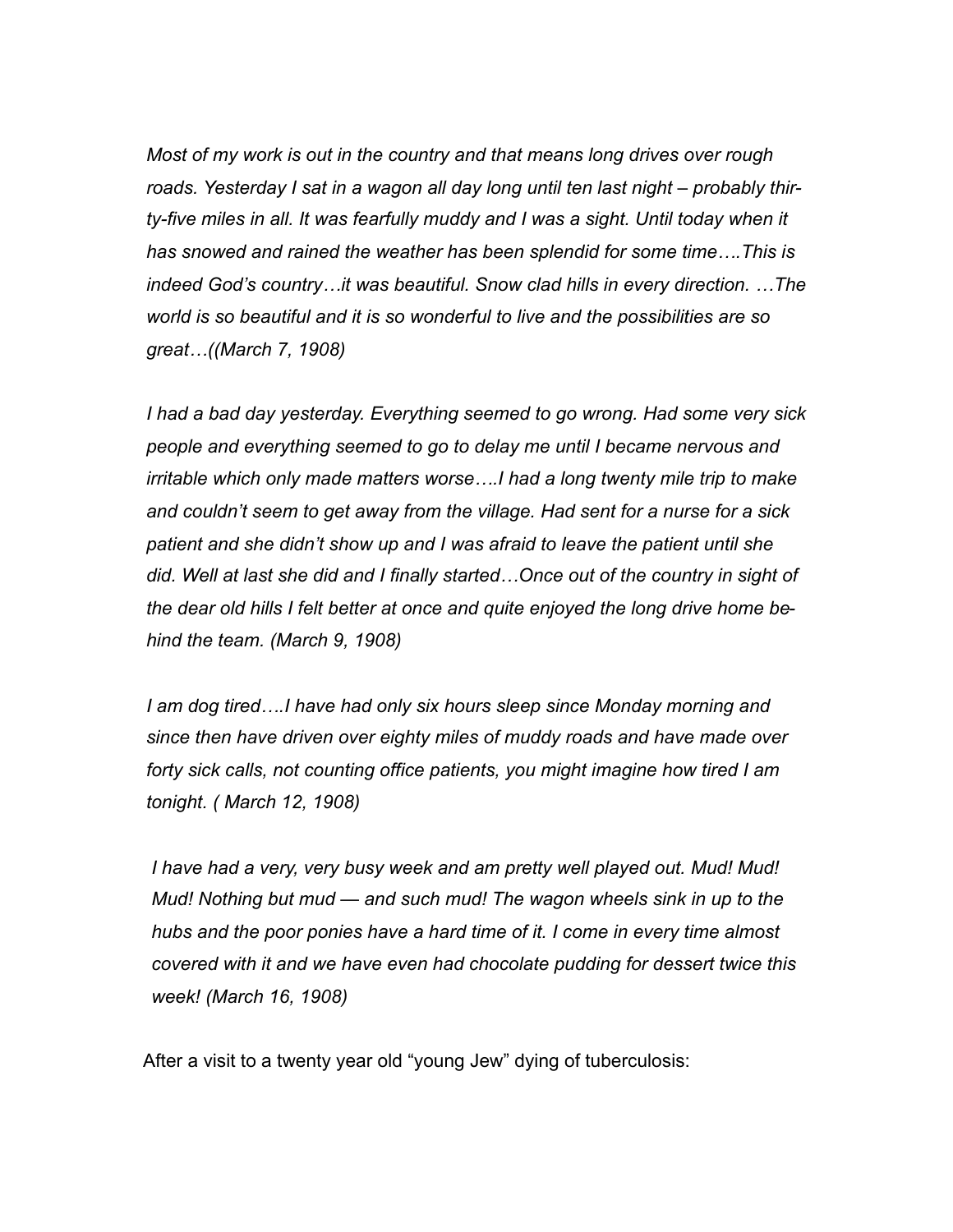*Four weeks ago he became worse and since then his mother has not been able to leave him so their only means of support is the sister – who makes four dollars per week….I wormed out of him that they had only three dollars left and owed the grocer six. His mother is exhausted and sick from loss of sleep and the poor chap has been fighting for breath for a good many days. When I told him that I would take care of him and to have the medicines charged to me at the druggist, and that I would see that he was supplied with milk and eggs, his gratitude was pathetic. "Doctor" he said, "if I ever get out of this I will pay you back if I have to wash your feet. I never expected to hear such words from a doctor." (March 30, 1908)* 

*We sometimes think that our problems are overwhelming and are going to be too much for us, but what are they to the trials and sufferings of so many? It makes me feel like thirty cents, after I have been feeling blue and discouraged and have wondered if it were of any use to try any longer, to find some poor chap contending with a brave face against odds compared with which my troubles are like those of a spoiled child crying for candy. (March 30, 1908)* 

Returning from a trip to the nearest garage in Paterson, NJ , there is a mishap: *On the way home my supply of acetylene gas gave out and we were forced to come most of the way home with only the oil lamps. Just below Monsey although I was driving carefully, we crashed into the rear of a huge market truck loaded with empty barrels. We all narrowly escaped being cut by the flying glass from the front glass front which was shattered. The whole front of the car was crushed - lamps, bonnet, etc., although the engine and driving mechanism was injured and we came the rest of the way under the car's own power….[The next morning] drove what was left of the car back to Paterson. It will cost me about \$75 to have it repaired and it almost makes me sick to think of it. (April 4, 1908)* 

*A call has just come to see a little baby who has been worrying me for some days. He is a dear little fellow, only six months old, and so friendly. It is a case of*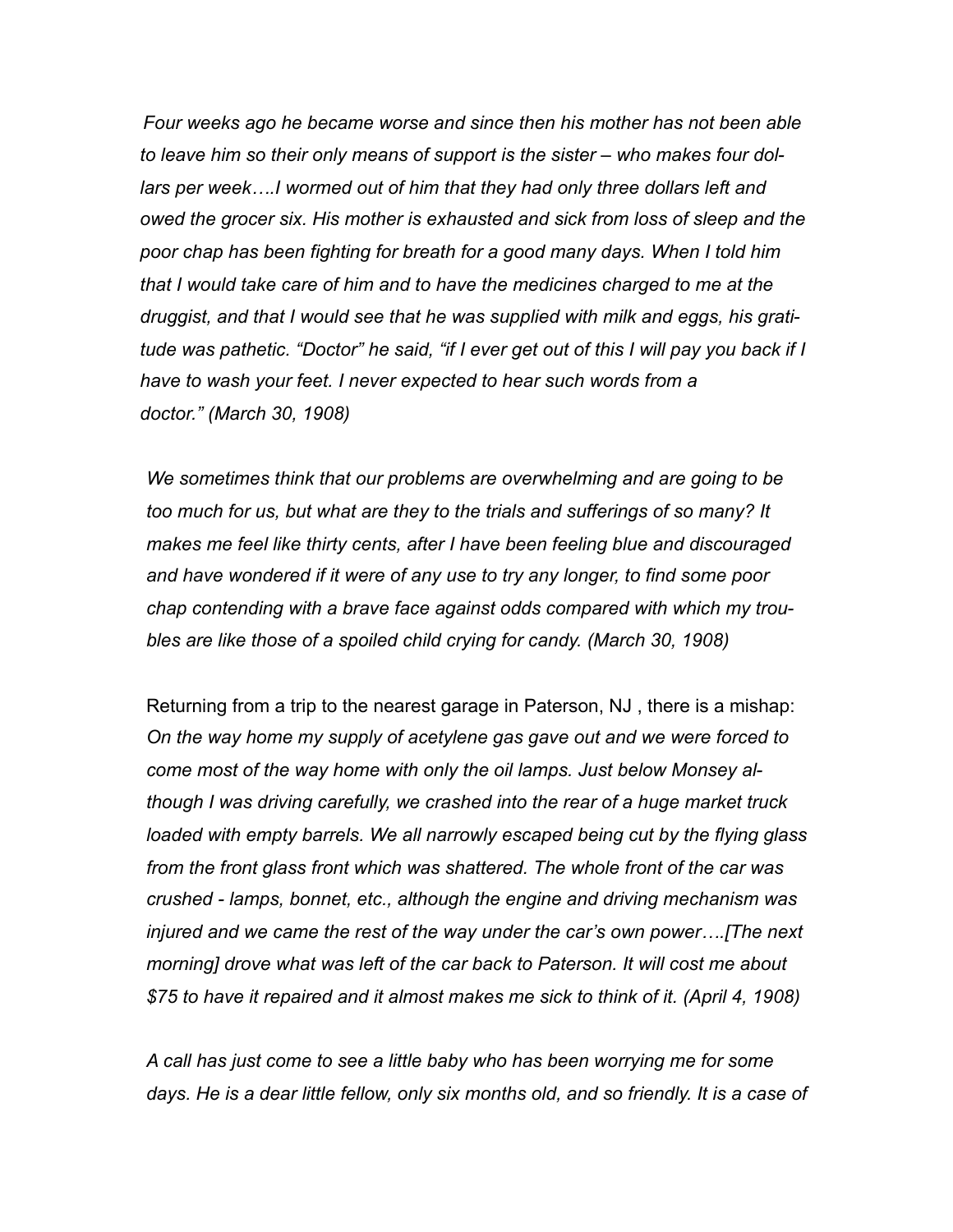*advanced summer diarrhea and he has been sick some weeks already. (July 27, 1908)* 

*Have just seen that baby again. It is quite critically ill, but is no worse tonight than this morning. I have hopes of pulling it through but my heart fails me. It is such a dear baby and I fairly love it. I am going to ask God tonight when I pray to save that baby. ( July 28, 1908) Everything seems to go wrong this morning. That little baby is dying. (July 31, 1908)* 

*I have had to drive the horse today and aside from the slowness, have rather enjoyed it. It is so beautiful tonight. There is a beautiful full moon and the air is so cool and fresh… The stars were shining, although dimmed by the splendor of the young moon. (August 4, 1908)* 

*I was late in getting back last night…what pitiful things I saw. It is a little family, just a couple and their three year old child. The wife has been a patient of mine for years. She is inclined to melancholia and some time ago became an atheist. She reads loads of cheap, lurid novels and for some time has believed that everyone in town was busy saying bad things about her. Last night I found her with her husband and two other men holding her in bed, a raving, mad woman. Her strength was almost super human and her cries were pitiful – seemed to be afraid that someone was going to knife her and then she lapsed into a lot of cheap novel phrases about a rich man trying to ruin her and get her to leave her husband. It was so pitiful and, at the same time, so sordid. Genuine, legitimate grief and suffering is often unavoidable, but it seems so strange that a woman would deliberately bring herself to this condition. I stayed until she was somewhat quieter and came away. (August 21, 1908)* 

I have been just a little blue and discouraged about my work lately. I have been *so rushed that I allowed the office to become very untidy and poorly equipped. My memory too, becomes overcrowded at times and something is continually*